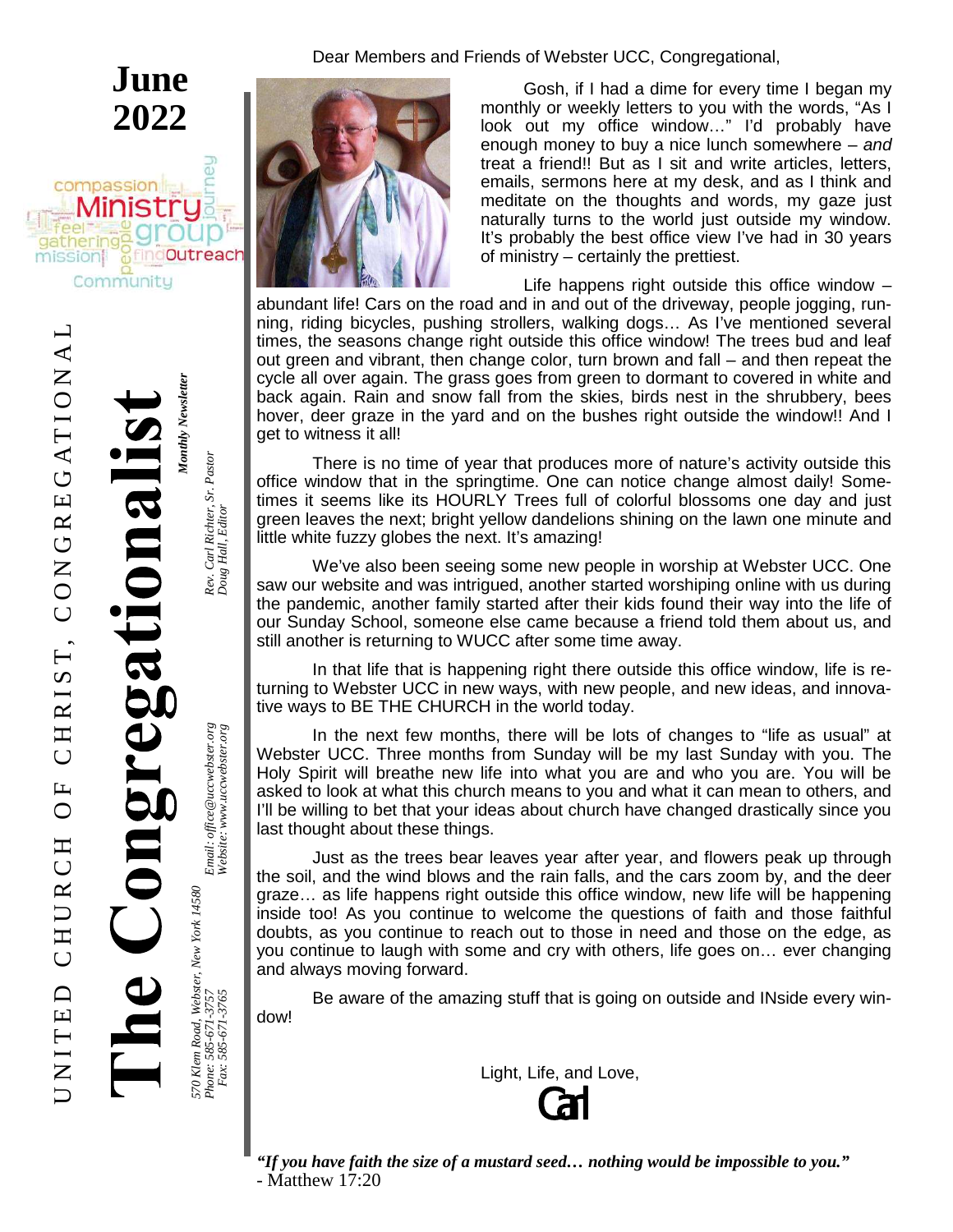## **Prayer Requests for June 2022**

As the sun begins to shine a little brighter, the days lengthen some, the temperatures rise and outdoor activities increase, our prayers are being lifted as we continue the ministry and mission of Jesus in the world today – with the help of God. May that presence be with all who are struggling, grieving, seeking, ailing, healing, and trying to make sense of it all!

We continue to fervently pray for those whose lives are affected by the conflict in Ukraine – the homeland of our beloved accompanist, Oleksandra Yurchenko. With family and friends still living in Ukraine, Alexa is in our hearts each day as she awaits news of their welfare. Please, join as a family to extend thoughts, prayers and powerfully positive energies for peace in Ukraine and an end to all conflict.

Please, also keep in mind, thoughts and prayers for those who are facing loss, hunger and homelessness, and unemployment! Continue to pray for God's presence in all lives, hearing our prayers and bringing hope and blessing to so many who live in the midst of such uncertainty. In your mercy, Holy One, hear our prayers!

Here are some of the requests for prayers that have been shared during our "Time of Sharing" during Sunday morning services of worship. And if you've got a minute - after you read this - please add one more prayer, or send some positive vibes and energies through the cosmos for each and every one!

Thank you...

- + As infection rates rise but deaths and hospitalizations drastically decline, we continue to lift up prayers for those in the world community dealing with COVID! We continue to give thanks for vaccines, and the ability to receive them!
- + Prayers for the family and friends of Norman Seitz, a long-time member of our church family who died recently following several hospitalizations.
- + Prayers for the family and friends of Dorlisca ("Deede") Kniffin who died recently at the age of 100! Deede was active in Lunch Bunch, Senior Visitation Team and church life in general at WUCC.
- + Continued prayers for all the refugee resettlement work going on in our area and the nation.
- + We pray for ALL who are seeking and struggling to make a home to the US.
- Healing energies for those who face new or returning diagnoses of illness and supportive energies for those who care for them...
- Prayers for those facing surgery and/or hospitalizations and subsequent rehabilitation.
- + Prayers for health and safety for those who returning to workplaces after a time of working from home.

You may wish to include those of our church family who are living in health-related facilities or at home:

- Effie Wysocki @ The Landing of Brighton
- Ted Ellstrom @ Sage Harbor, Baywinde Senior Living Center, Webster
- + Fern Pellet @ Fairport Baptist Home in Fairport
- + Rene Nogaj @ The Maplewood, Webster
- + Larry Akins, Bob Daly, Ron Orchard, Andrea Oestreich and Marian Payne @ home.
- + Nancy Schlaffer @ Leo Center for Caring at St. Ann's Community, 1500 Portland Ave. Rochester, 14621

Those now living in independent or assisted living centers are:

- Alan Hunderup @ Chapel Oaks, St. Ann's, Rochester
- Norma Fitzpatrick, Linda Battaglia & Betty Watkins @ CDS Monarch Senior Living Center, Webster
- + Mary Jane Nudd @ Castlepointe, Baywinde Senior Living Center, Webster
- + Jan Kujawa @ home with family in Buffalo
- + Bruce & Angie Clair @ Traditions of Deerfield, 3455 Nantucket Circle, Apt. 248, Loveland, OH 45140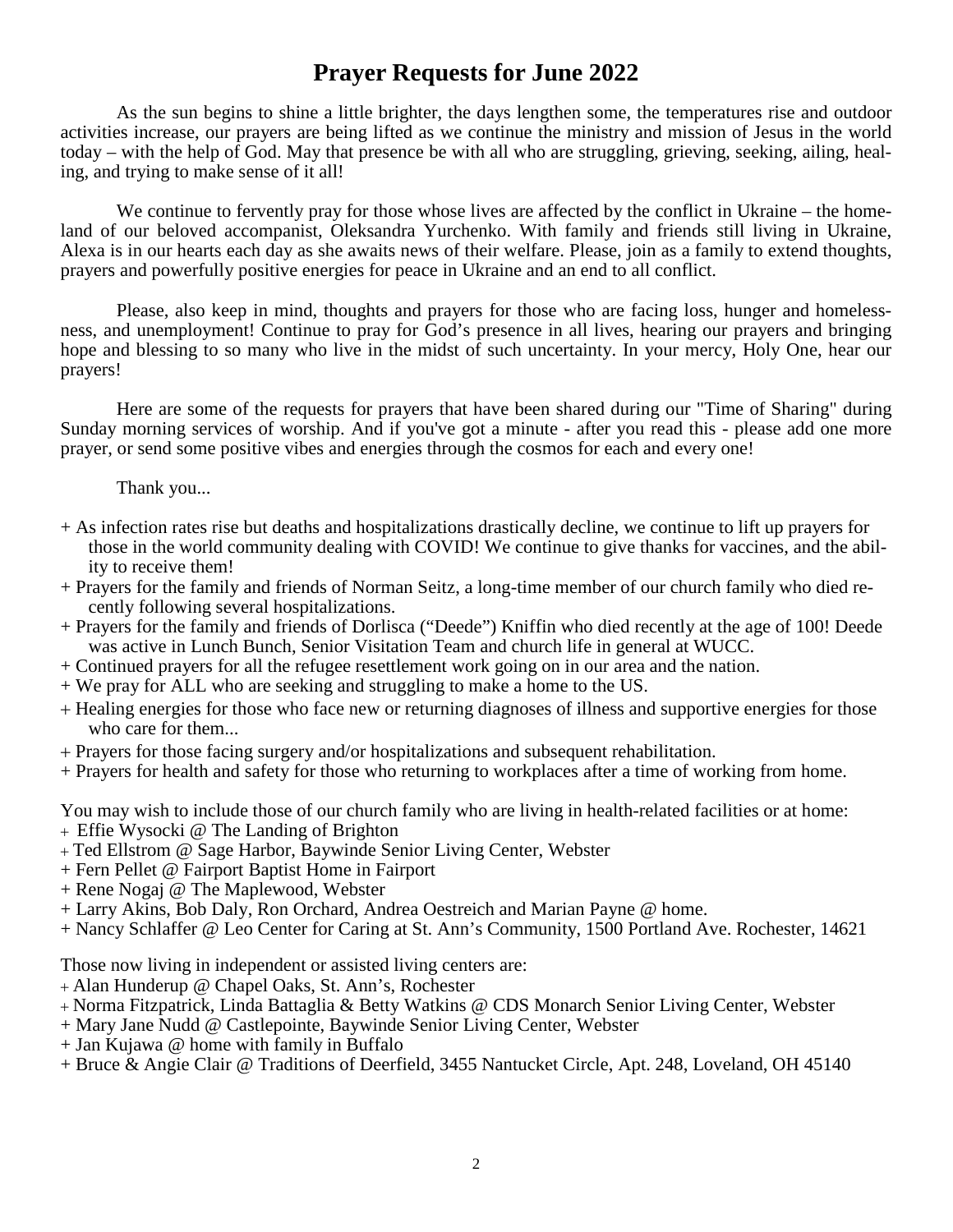# **Congregational Meeting June 26**

Please plan to attend. Business items:

- Annual budget
- Leadership slate
- Other business
- Your concerns and questions

#### *Recently United in Love…*

*Our congratulations and best wishes to Nikki Knapik-Clauser & Ryan Taylor who were joined in sacred covenant in our sanctuary on Sunday, May 22nd! Nikki is the daughter of Dee & Dora Knapik-Clauser, and Ryan is the son of Clark Taylor and Elaine King Taylor. May God bless the union of these two amazing young people… and their wonderful families!*

## **Prayer Shawl Group**

In 2005, the book *Knitting Into the Mystery* by Susan S. Jorgensen and Susan S. Izard inspired a group to gather during Lent and knit shawls for those experiencing life's ups and downs. At the end of the 6 weeks, it was decided to continue knitting and giving shawls. The group met evenings in the church lounge on the 3rd Wed. Sept. through May to knit, chat, and bless completed shawls. Each year a challenge was given to knit a shawl during Lent. These were then blessed by the congregation during worship in June. COVID changed that routine and email connections were made on the 3rd Wed. of the month as shawls were knit at home and blessed online. Over 765 shawls have been given to those experiencing life's highs and lows during the 17 years of knitting. The group has decided it is time to set knitting needles aside. Since the Prayer Shawl Ministry began as a Lenten group, it was decided to end the same way. A challenge to knit a shawl during Lent was issued. The group will gather, bless shawls that were knit, and share time together one evening in June.

As long as there are shawls available, feel free to request one for someone who could use the prayers, hugs, and warmth they represent. Requests can be made to Linda Ims lindaims63@gmail.com or 671-1101. Pocket prayer shawls can be found in a basket at the back of the sanctuary. There are days we could all use one so please help yourself.

## **Mission Moment**

What makes us a Strive For Five church? Four special offerings plus a donation to OCWM (Our Church's Wider Mission) from the budget. Offering for OGHS (One Great Hour of Sharing) this year totaled \$1,673.00. Next special offering is Strengthen the Church which supports leadership development, new churches, youth ministry, and innovation in existing congregations. Donations, marked for Strengthen the Church, may be placed in the offering plate, made online, or mailed to the church and will be received during June.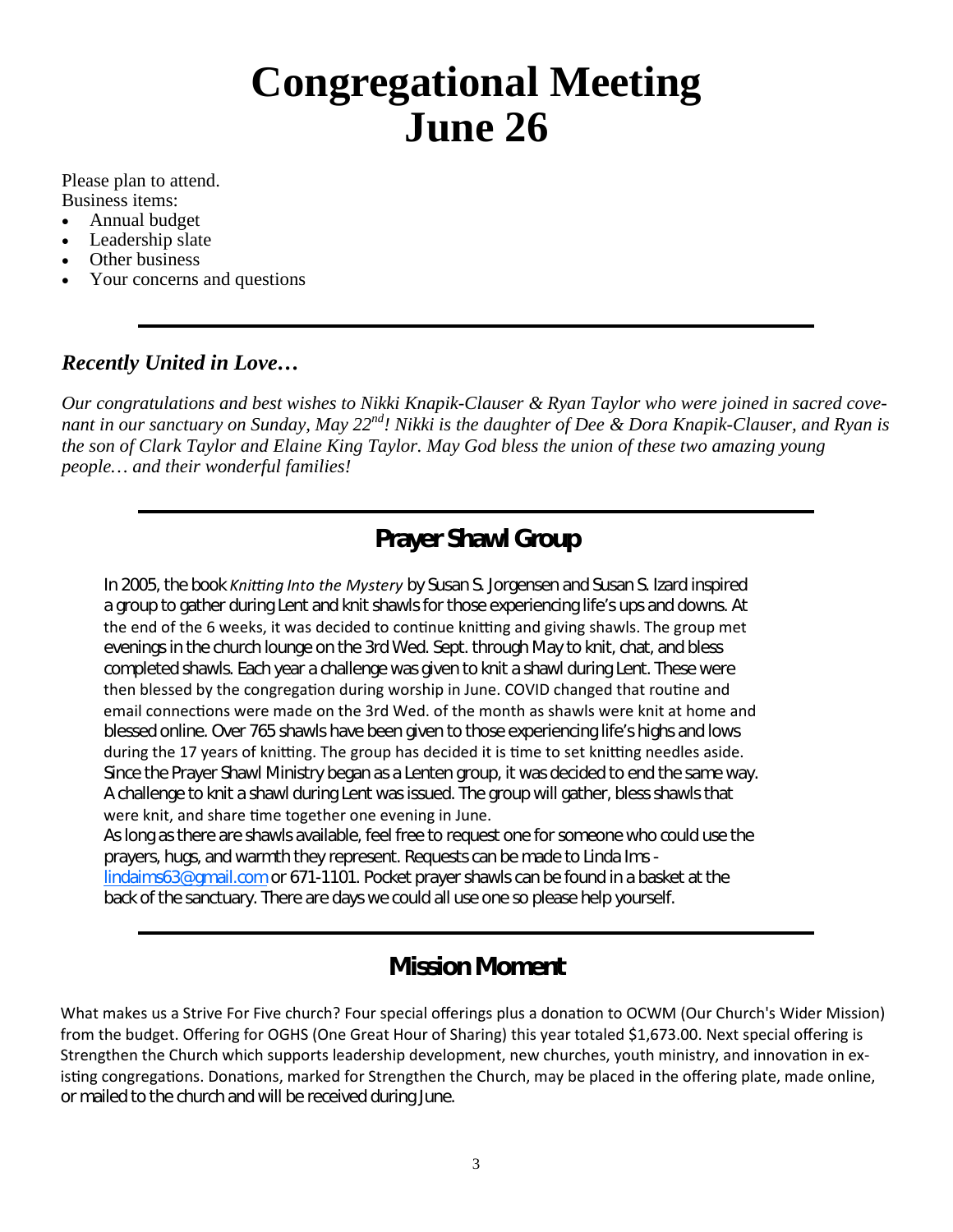# **Webster Caring Community Concerts 2022**

- July 13 ALLEGRO
- July 20 Rochester Metropolitan Jazz Orchestra
- July 27 The Gate Swingers.
- August 3 Mike 8-Days-A-Week

Share the news. Tell your friends to join us on our front lawn. Concerts will begin at 6:30 pm.

\_\_\_\_\_\_\_\_\_

Wednesday summer evenings at 570 Klem Road have been filled with music, friendships and caring for others. This summer we continue our concert tradition for our 18th year.

Our mission for the Webster Caring Community Concerts is focused on building community in our church, and in our town. We create an awareness of our larger community needs.

By collecting a free-will offering each week we support specific Webster charities.

In a thank you note from Jason Poole wrote, (Webster librarian supporting BookBox for Kids) " As always, your support has been invaluable all these years and we are eternally grateful". It is a great feeling to know our mission is being carried out.

Your concert crew is looking forward grilling "hots" and burgers, popping popcorn, parking cars, and dancing on the lawn. We invite you to join the concert crew one or more Wednesday evenings this summer. WE NEED YOU!!

There are plenty of jobs to go around. For example: Set up and starting the grills is done before the concerts. Taking food orders and filling orders, collecting offering and security all happen during the concerts. The clean up crew pitches in near the end of the concerts. Good times will surely be had by all!

For more information, or to volunteer contact: Sue Reindel at 585-233-6602 or susanreindel@gmail.com.

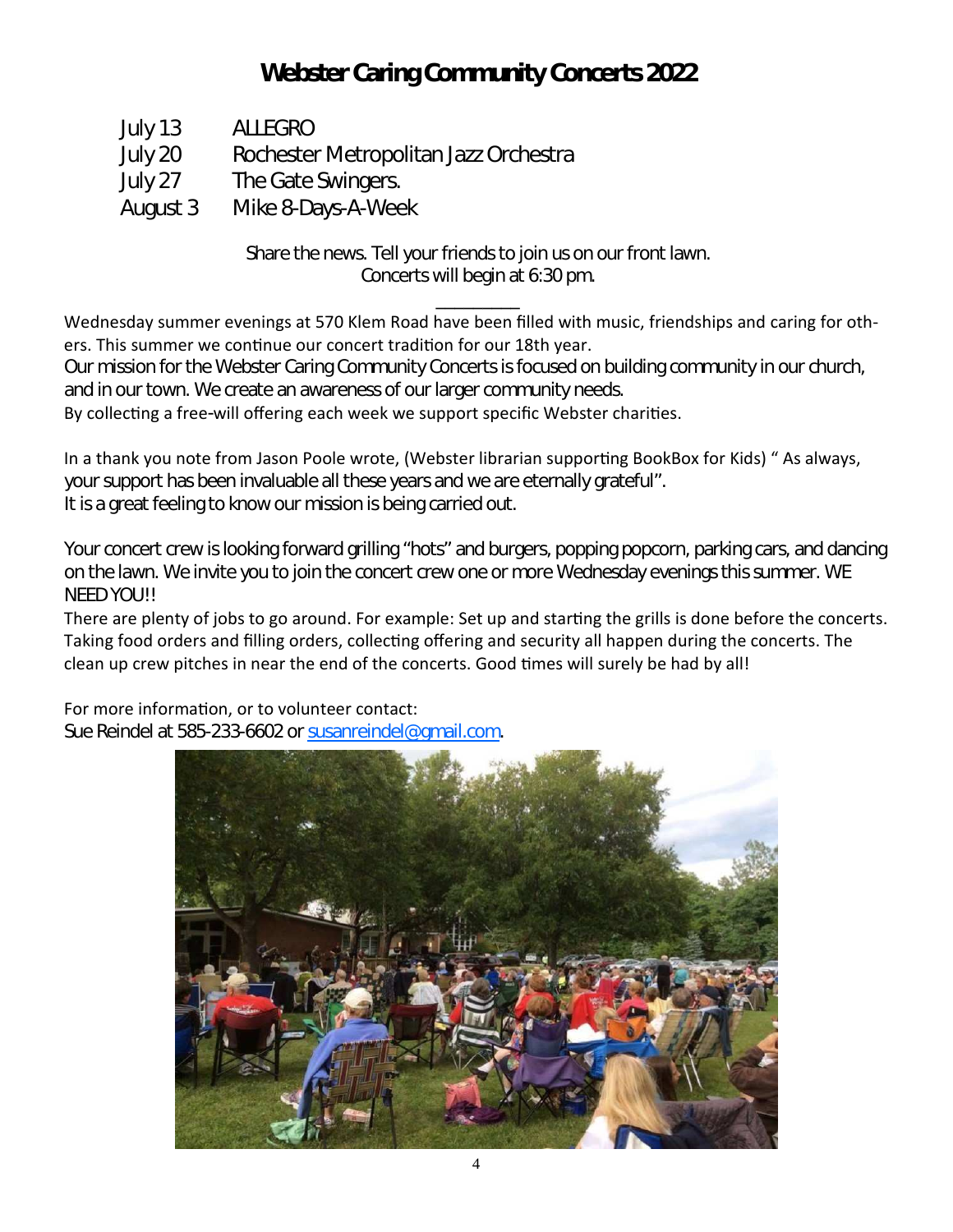# **Pastoral Search Update**

The Interim Search Team has been working diligently to identify an interim minister to work with us after Carl's retirement. We are excited to announce that we have had several conversations with a candidate we think will be an excellent fit for us, and who is equally excited about the position. We are working with our guide in the UCC NY Conference to move forward to the offer stage. Because it is still early in the process and the candidate has not yet given notice to his current congregation we can't share more details at this time, but we will in the coming weeks.

Below are some answers to questions you may have at this point.

#### **What is the role of an interim minister?**

The interim minister is not just a person filling the gap between the current pastor's departure and a new settled minister coming in. The interim's role is not only to perform the day-to-day pastoral duties, but to guide us in the work of determining what we are looking for in our next pastor. The interim period is not a stage of "marking time", it is a time of deliberate work to define the next phase of the church's journey.

#### **Why do we need an interim minister - Carl gave us plenty of notice, couldn't we have just hired our next regular ("settled") minister?**

There are a few reasons for having an interim. One is to give the congregation time to process Carl's departure and deal with the emotions that go with that. The interim minister also plays a critical role in guiding us through envisioning the future of Webster UCC. We are currently in a time of transition for all churches, and in a way, we are privileged that we will have the help of an expert to help us find our direction and clarify the identity of the church. The work we do during our time with the interim will form the foundation for the success of our church well into the future.

#### **If we really like the interim minister, can they become our settled minister?**

The role & responsibilities of an interim minister are specific with well defined boundaries. Because the interim minister can not be a candidate for the settled position, they can be objective in helping us examine the role of pastor and discover what attributes are really needed or desired.

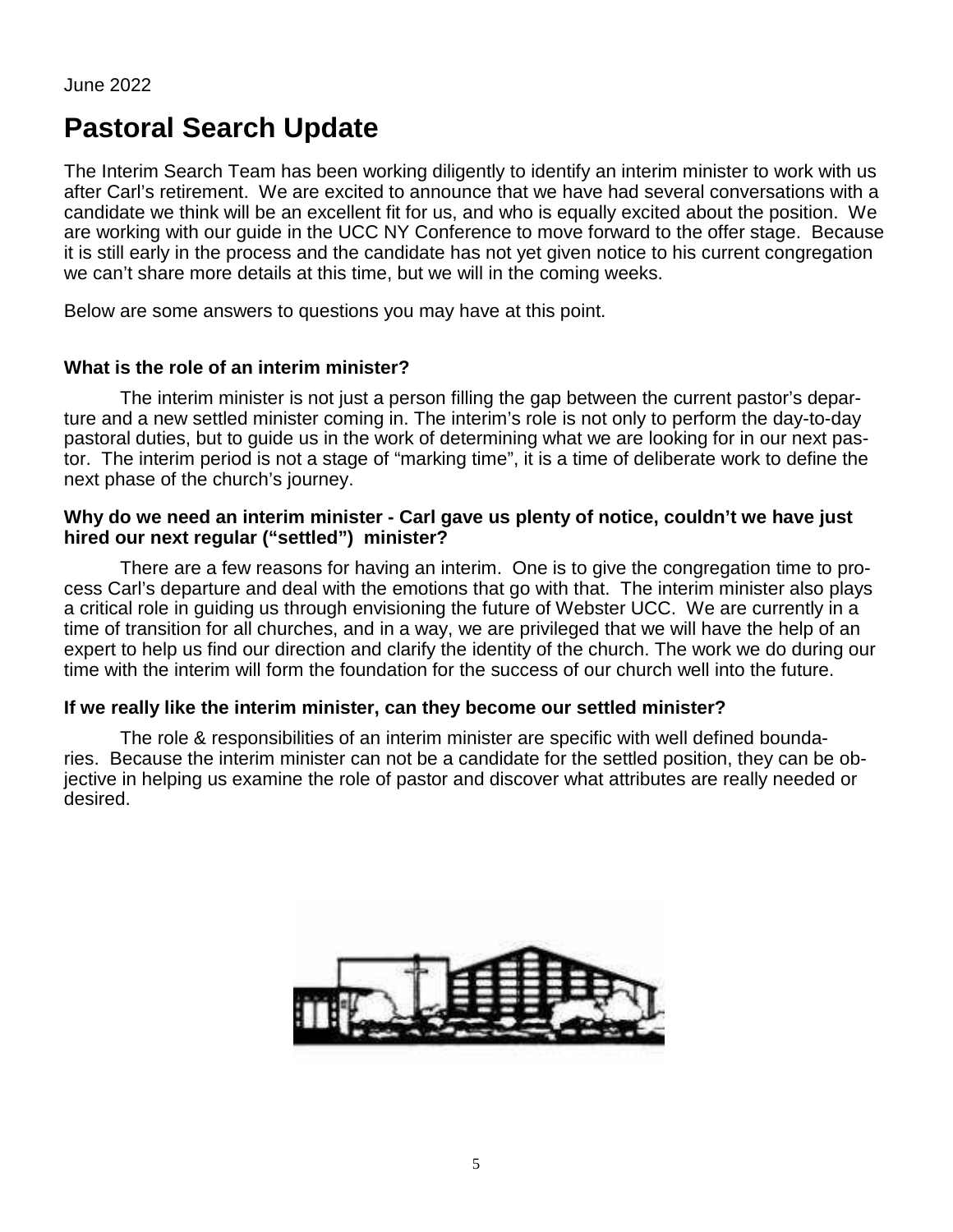

Whenever weather allows, WILD Sunday School will take place in our outdoor space in the woods off the path near the playground. We will meet in the stone labyrinth at 10:00 and head to our WILD space together. If you have questions about WILD Sunday school *Where God is WILD about YOU,* just contact me ! Wendy Lesko wlesko88@gmail.com





**BOOKS** 

NEAKERS

**SUMMER ACTIVITIES** 

The side-by-side outdoor giving pantries at Webster UCC receive many visitors every single day. So donations from the church family and the wider community are needed !

The closet on the left side provides seasonal items and currently offers sneakers, books and summer fun activities. Ideas to donate to this pantry include:

\* gently used or new sneakers for the whole family. You know how fast kids grow out of sneakers.

\* used or new kids books for all ages

\* toys such as sidewalk chalk, jump ropes, soccer balls, basketballs, buckets, craft kits, coloring books etc

The pantry on the right side is for groceries of all kinds. You might want to consider juice boxes, lunch items, cereal and snacks as school will be out soon. Also it's been great to see people donating meal kits such as a lunchbag filled with a box of pasta, jar of sauce and a vegetable.

Please donate often as the need is greater than ever. Just add to the pantries any time.

Questions? email Wendy wlesko88@gmail.com

Thank you so very much !

# **Vacation Bible School Registration is LIVE on the church website**



Who: 3 years through grade 4 4th graders register as campers but are Jr staff. Grade 5 and up are staff What: An awesome adventure When: June 27 through July 1 9:00 am-12:00 pm Where: 570 Klem Road Webster NY 14580 Cost: Campers: \$35 (includes camper t-shirt & 5 piece buddy set)

Staff: \$8 covers the cost of the staff t-shirt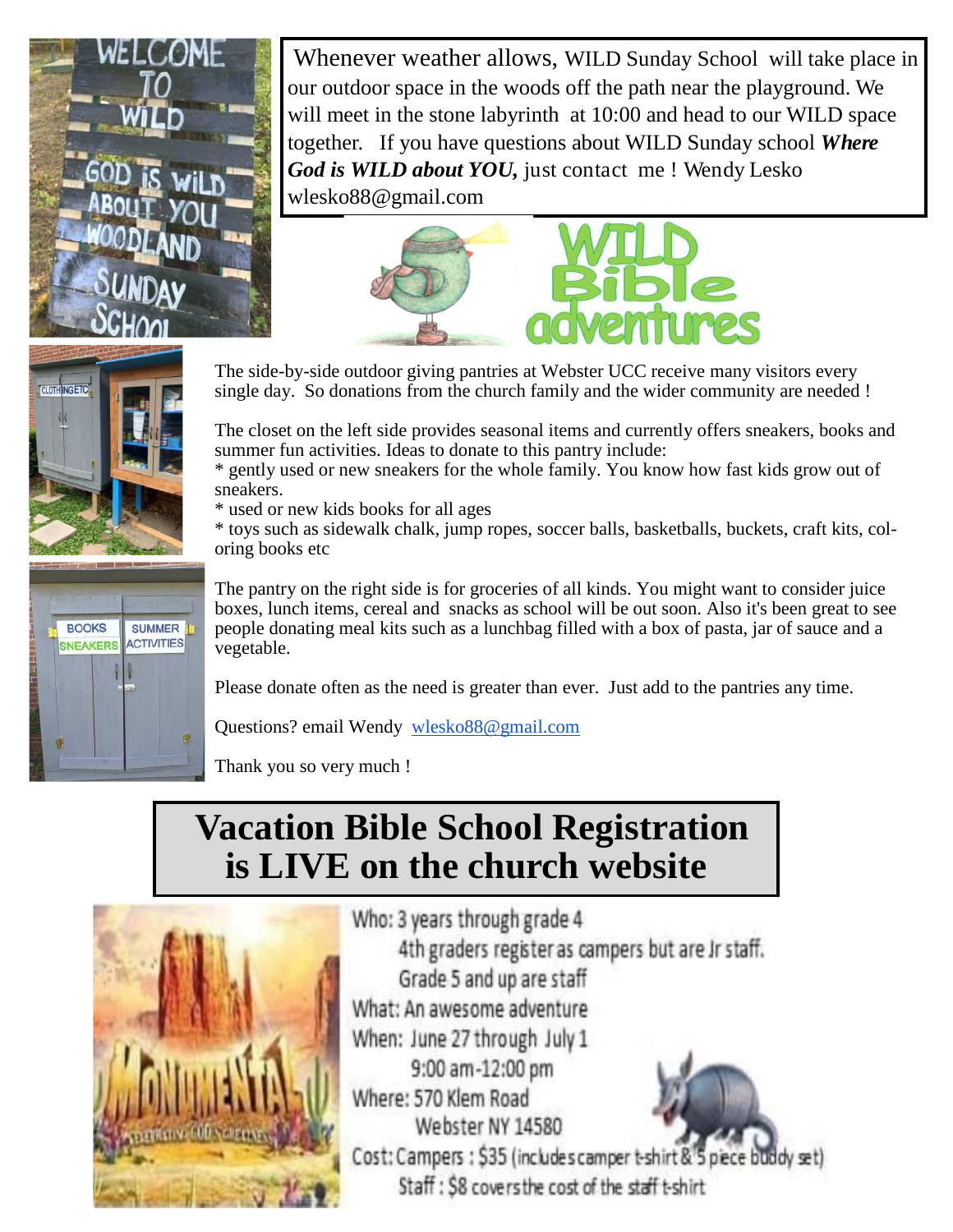

The **REBEL BEAT YOUTH** meet on Sundays at 11:00. Questions? Contact Wendy at wlesko88@gmail.com



On Sunday June 5 during worship (10:00-11:00) the youth will hold a car wash. Donations will go towards the bus rental for the kids from Cameron Community ministries to come to the Field Day in July !



The Webster UCC Community Garden is ready for our fourth growing season ! We are asking for donations of the following plants: Tomatoes, peppers, zucchini, eggplant, beans and cucumbers. You can drop off your plants at the garden anytime !. Just let me (Wendy Lesko) know so I can look out for them. I could also pick them up from you !



Did you know that MILESTONES MINISTRY gave away 25 Mother's Day gifts ? Next we will give 25 Father's Day gifts. People in need of a little help getting their dads a gift can just fill out a google form requesting a gift. The pick-up day in Sunday June 12.

https://docs.google.com/forms/d/e/1FAIpQLSfi8sf-IJWJMYSANuixLCDiB4Ru6mWu6UVBGiykRGcSaeyvZQ/ viewform?usp=pp\_url





The Youth have resurrected the CARE 5000 project and we need your help !Together we will care for 5000 people by filling and distributing 5000 CARE KITS. Contents of a CARE KIT, each packed in a gallon size ziplock bag, will differ slightly for adults and children.

Adult: toothbrush, toothpaste, bar of soup or small size body wash, wash cloth, hand towel, deodorant, lotion, hand sanitizer, chapstick

Child: child size toothbrush and child appropriate toothpaste, wash cloth, hand towel, pillowcase, small stuffed animal, granola bar

We will collect items through July 1. A collection basket will be in the narthex . THANK YOU

The **I CAN DO HARD THINGS youth coaching group** meets Sundays at noon right after REBEL BEAT. A light healthy lunch is served.



## **I Can Do Hard Things: Group Coaching for Youth**

speaking in public to navigating peer pressure. All group participants will be asked to I Can Do Hard Things offers a safe judgement-free zone for tweens and teens to discover that they are whole and resourceful and enough. The coach guides the tweens and teens to discover their strengths and craft a path of small purposeful steps toward a goal. Goals can be anything from coping with stress, gaining self-confidence, and agree to a promise of confidentiality. Also, a "suggestion box" is mounted on the wall outside the youth room to allow youth to anonymously suggest topics.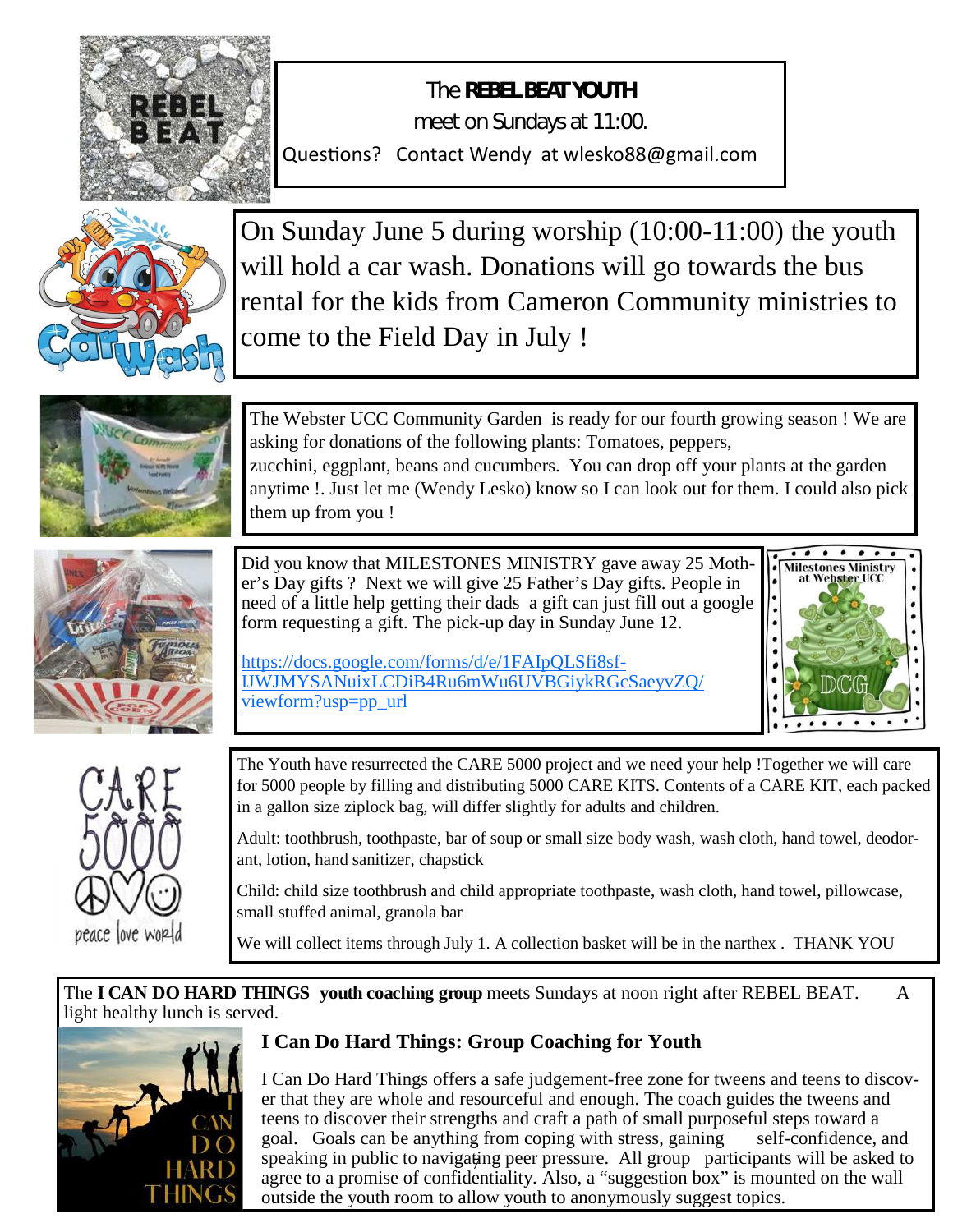

**June Birthdays**

Did we miss anyone? If you know someone who has an anniversary or birthday in June who isn't listed please contact the church office.

- 06/01 June Coakley 06/01 John Liberty 06/01 Katelyn MacDonald 06/01 Hank Schultz 06/02 Nancy Elchisak 06/02 Heather Himes 06/02 Ron Wagenhals 06/04 Matthew Jr Brincka 06/04 Dayna Maimone 06/05 James Ores 06/06 Bryan Dunham 06/07 Laurie Yanz 06/08 Cassandra Spencer 06/09 Jack Beaston 06/09 Linda Withall 06/10 Linda Battaglia 06/13 Steven Lesko 06/18 Claudia Bell 06/18 Karen Kittredge 06/19 Richard Cannarozzo
- 06/19 Lou Erb
- 
- 

06/20 Chris Tsai 06/20 Casey Whipkey 06/21 Katie Breedy 06/21 Kelly Reeves 06/23 Mark Shull 06/25 Kirtan Cannan 06/25 Kristina Henderson 06/27 Janice Baird 06/27 Richard Mangus 06/27 Susan Speer 06/27 Nadia Williams 06/28 Telaney Kilian 06/28 Thomas Lamme 06/29 Bruce Clair 06/30 Karl Fonda

06/19 Lorraine Field

- 06/01 Robbie & Dave Dewey
- 06/01 Thomas & Lucinda Lamme
- 06/04 David & Sharon Mathiason
- 06/05 Laurie & Bruce Yanz
- 06/06 Robert & Diane Daly
- 06/08 Brenda & Ramona Sharp
- 06/10 Donald & Janice Baird
- 06/12 Holly & Greg Garritano
- 06/16 Elwood & Cleda Kuttruff
- 06/16 Charles & Diane Wagner
- 06/22 Lowell & Pat Edwards
- 06/23 Debbie & Don Dippel
- **June Anniversaries**
- 06/24 Doug & Heidi Hall
- 06/24 Norman & Judy Short
- 06/24 James & Linda Withall
- 06/25 Carl & Martha Richter
- 06/26 Shari & Joseph Bechtold
- 06/26 Gil & Tanya Gockley
- 06/27 Katelyn & Andrew Wagner
- 06/28 Paul & Doris Kittredge
- 06/29 Mike & Betsy Schroeder
- 06/30 Peter & Becky Sollame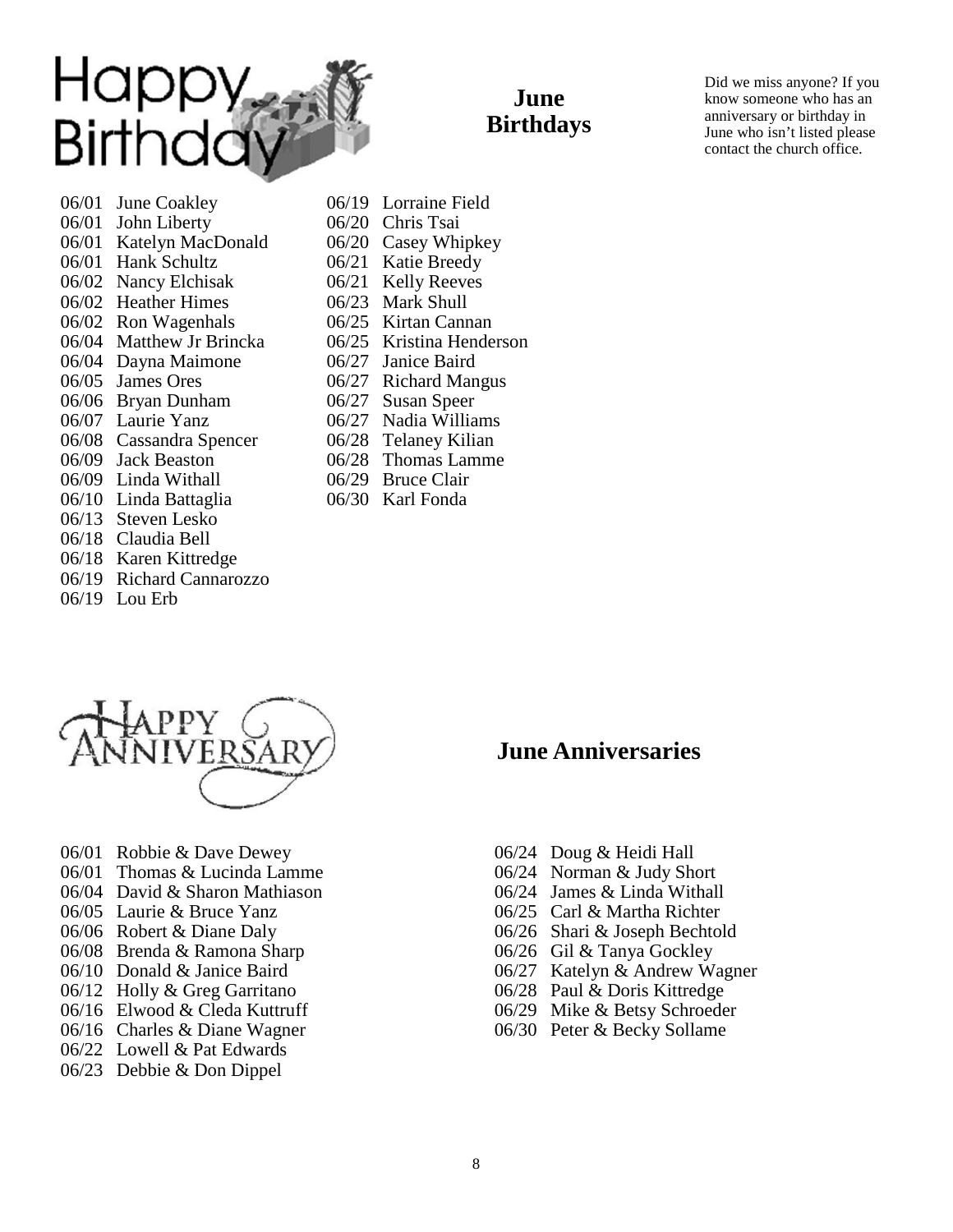Sunday worship is at 10am each Sunday. Services are in-person and livestreamed on Facebook and YouTube. See our website for the link. Watch our website and your email for updates.

Sunday School meets at 10am Sunday morning. Youth Group meets at 11am Sundays.

# **JUNE 2022**

| Sun                                    | Mon                                                  | Tue                                                                        | Wed                                                                                             | Thu                                   | Fri                                     | <b>Sat</b>                    |
|----------------------------------------|------------------------------------------------------|----------------------------------------------------------------------------|-------------------------------------------------------------------------------------------------|---------------------------------------|-----------------------------------------|-------------------------------|
| 29                                     | 30                                                   | 31                                                                         | $01 - Jun$                                                                                      | $\overline{2}$                        | 3                                       | 4                             |
| 10am Combined<br>Worship               | <b>Memorial Day</b><br>6:30pm Cub Scouts<br>Pack 113 | 7pm Carl and Wen-<br>dy's Lectionary<br>Adventure                          | First Day of<br>LGBTQ+ Pride<br>Month<br>6:45pm Prayer<br>Shawl group<br>7pm Scout Troop<br>113 | 9:30am Thursday<br><b>Study Group</b> | 10am Woodside<br>rummage sale           | 10am Woodside<br>rummage sale |
| 5                                      | 6                                                    | 7                                                                          | 8                                                                                               | 9                                     | 10                                      | 11                            |
| Car Wash<br>10am Combined<br>Worship   |                                                      | 7pm Carl and Wen-<br>dy's Lectionary<br>Adventure                          | 7pm Scout Troop<br>113                                                                          | 9:30am Thursday<br><b>Study Group</b> |                                         |                               |
| 12                                     | 13                                                   | 14                                                                         | 15                                                                                              | 16                                    | 17                                      | 18                            |
|                                        |                                                      | Flag Day                                                                   |                                                                                                 | 9:30am Thursday<br><b>Study Group</b> | 11am Woodside<br>Graduation             |                               |
| 10am Combined<br>Worship               |                                                      | 7pm Carl and Wen-<br>dy's Lectionary<br>Adventure                          | 7pm Scout Troop<br>113                                                                          | 10am Woodside<br>Graduation           | 4pm Woodside End<br>of-Year celebration |                               |
| 19                                     | 20                                                   | 21                                                                         | 22                                                                                              | 23                                    | 24                                      | 25                            |
| Father's Day                           |                                                      | 6pm WISE group                                                             |                                                                                                 |                                       |                                         |                               |
| Juneteenth<br>10am Combined<br>Worship | Juneteenth<br>(substitute)                           | 7pm Carl and Wen-<br>dy's Lectionary<br>Adventure                          | 7pm Scout Troop<br>113                                                                          | 9:30am Thursday<br><b>Study Group</b> |                                         |                               |
|                                        |                                                      |                                                                            |                                                                                                 |                                       |                                         |                               |
| 26                                     | 27<br>9am VBS                                        | 28<br>9am VBS                                                              | 29                                                                                              | 30<br>9am VBS                         | $01 -$ Jul                              | 2                             |
| 10am Combined<br>Worship               | Pack 113                                             | 6:30pm Cub Scouts 7pm Carl and Wen-9am VBS<br>dy's Lectionary<br>Adventure |                                                                                                 | 9:30am Thursday<br><b>Study Group</b> | 9am VBS                                 |                               |